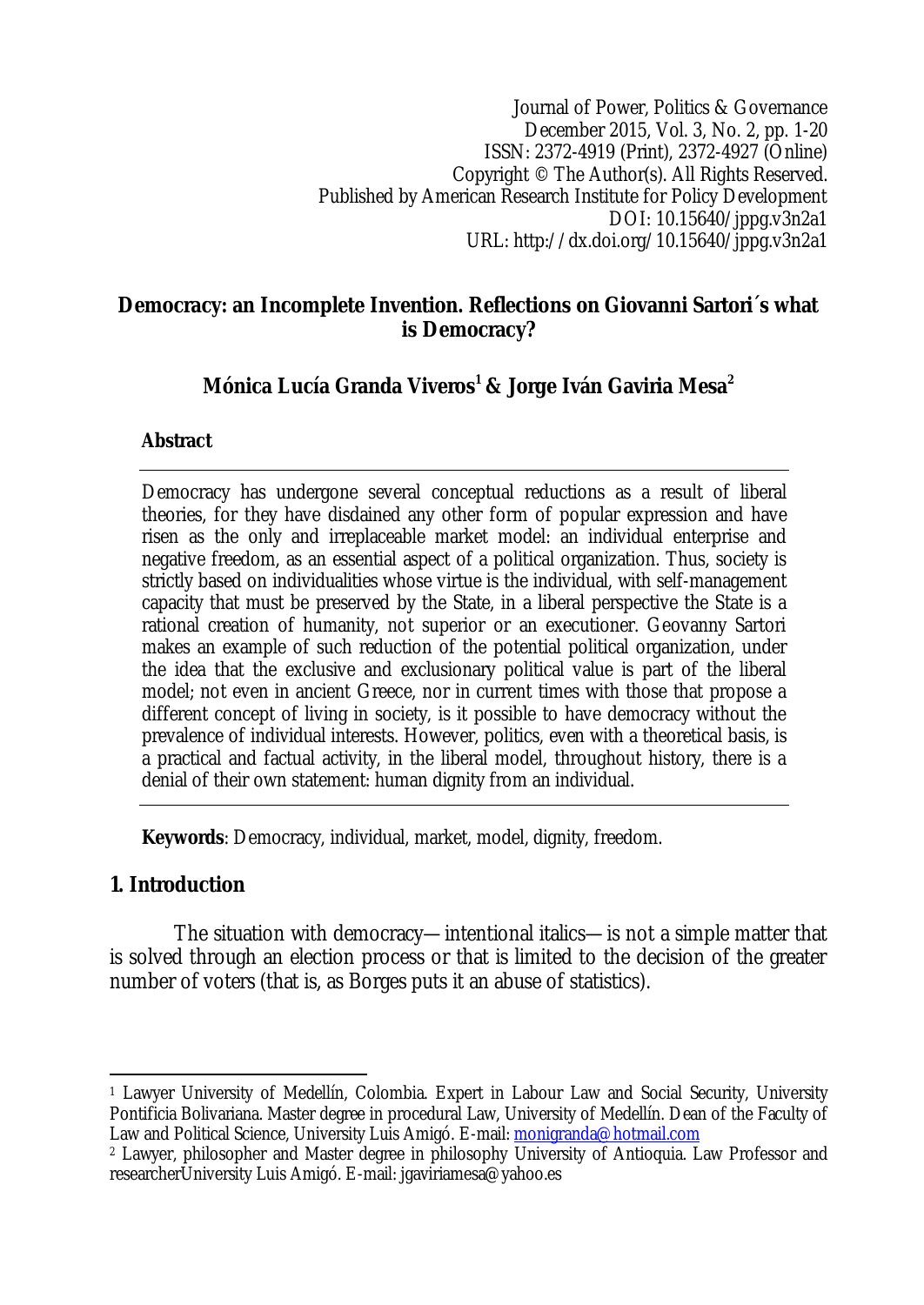If the nature of the matter were only numbers, if the only value came from the will of the majority, humanity would not have experienced the tragedies that have been lived in order to solidify it. If democracy is expressed through two simple as well as suspicious procedures, such as voting and counting, action the way it is for societies, it would make no sense to think, write, fight and die for something so trivial. In its nature there is the will to subject to a form of government, believed to be the best, and which justifies its collective acceptance.

From ancient times until today, the question about the State has been there, the reason for obedience, the usefulness of following norms, the most adequate norms, and it has been a reason to wonder that is still around. In order to make references to some theories, in Plato´s Republic (trad. 1998), the community is born from a mutual cooperation.

(…) "well then- I said-, the State is born when each one of us is not selfsufficient, and needs many things. Or do you think that there is a different origin to the foundation of the State?..." In such case, when a person associates with others because they ha specific need, and then with another because of a different need, and with other and other, and there is a need for many things, they come together in one specific place where people can associate and help each other. Should we not name such common place as State?(Plato, 1998: pp- 121-122).

For Bonadino (2000) the republic can be conceived only as sovereignty, with a specific focus: "Republic is a strict government made up of several families, and the common element is that of sovereignty" (p. 9). Sovereignty pursues happiness in contemplation.

"If the true happiness of a republic and that of an individual are one and the same, if the general well-being of the republic and that of the individual lays in the intellectual and contemplative virtue, regarding more advanced spirits, it is necessary, likewise, to acknowledge the existence of a superior being when the purpose to exercise contemplation of natural human and divine things, while praising the grand prince of nature. If we recognize thatthe main purpose of the individual´s happy life lies in it then we also establish that it becomes the purpose and happiness of a republic" (Bodino, 2000, p. 12).

Thomas Hobbes (1983), in the XVII chapter of the Leviathan, takes the creation of the State as a demonstration of the recta ratio, since man continues to be a being moved by passion and in consequence, a wolf as his likeness; it requires that the superior power gathers under its power the dispersed will of its subjects (p.103). John Locke determines the importance of subjection, a legal power that will guarantee natural rights, especially those to life and estate.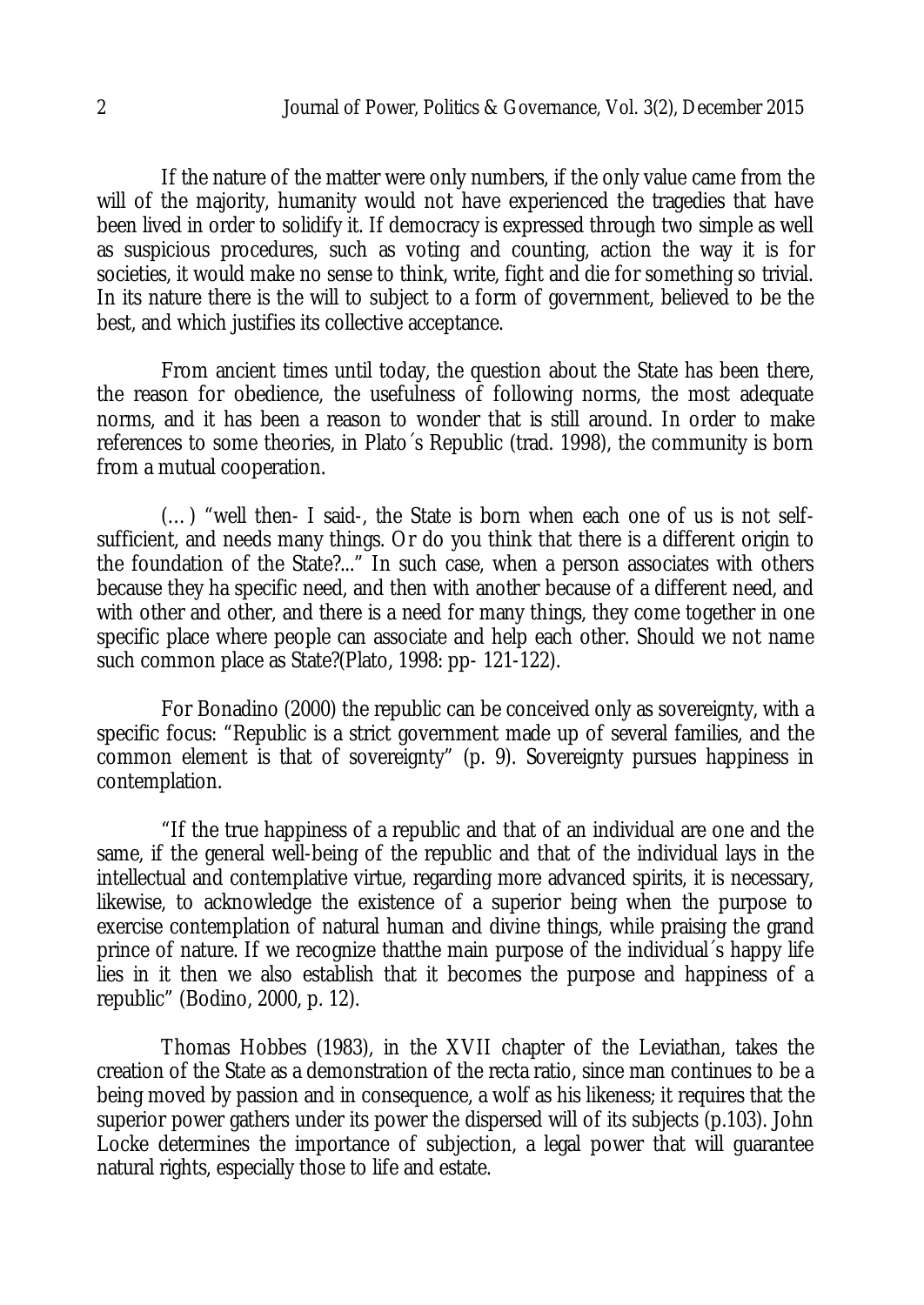Hegel considers the State as an expression of the absolute spirit and Marx sees it a symbol of classes, that which in specific historic circumstances is imposed, not as a well-intended purpose of association, but as a result of the struggle of classes that would define the paradoxicaldisappearance of the political community.

Theories that range from the structure of an absolute State- monarchic, totalitarian, theocratic- to those who despise any form of authority that weights the will of individuals. Creations that seek to demonstrate the uselessness of the State, or those that achieve, or at least seem to think they have determined their essential role in social development.

Contractarians, metaphysical or materialist theories try to explain a phenomenon which continues to spill ink and blood. This paper focuses precisely in this aspect, specifically on Giovanni Sartori´s polemic book: what is democracy? Polemic regarding the liberal dogmatism that seems to flaunt, which is why, any other form of political power is an institutional fallacy. The fall of communism seemed to prove, not only that Sartori was correct, but also that all of those who received the theoretical confirmation that liberal democracyis the only sensible, rational, humane and in consequence free, of the political being. The extermination of totalitarianism in Eastern Europe, a historical symbol of the denial of freedom, would lead without any doubt—andit is here that the dogma lies—tothe definite fulfillment of the bourgeoisie ideal: materializing individual rights over the cumbersome machinery of the State. That, at least, is the principle.

The 90´s would be the lab that tried to bring perfection to the democratic experiment by thoroughly living the neoliberal gospel, made with the prescribed ingredients and with the consent of Washington D.C., a salutary potion, with some violent reactions to the organisms, but with effective results. The facts do not deny the faith, at least in statistics that are done by those who apply the prescriptions.

The neoliberal *novus ordo* will be but of the People, as always the shelter of the sacred freedom, like in the crusades, to defend that which is worth dying over.

However, it seems that history did not end with the dictum of Fukuyama (1992)- the end of the history-, it goes on and the wheels keep turning, and in these movements there are opportunities to reconsider the criteria, to delay conclusions, to experiment new recipes, to not give way because of theeffects of a beverage not agreeable to any type of nature, to cry out for help right until the last minute; a cry that could very well be that of a mermaid of new era.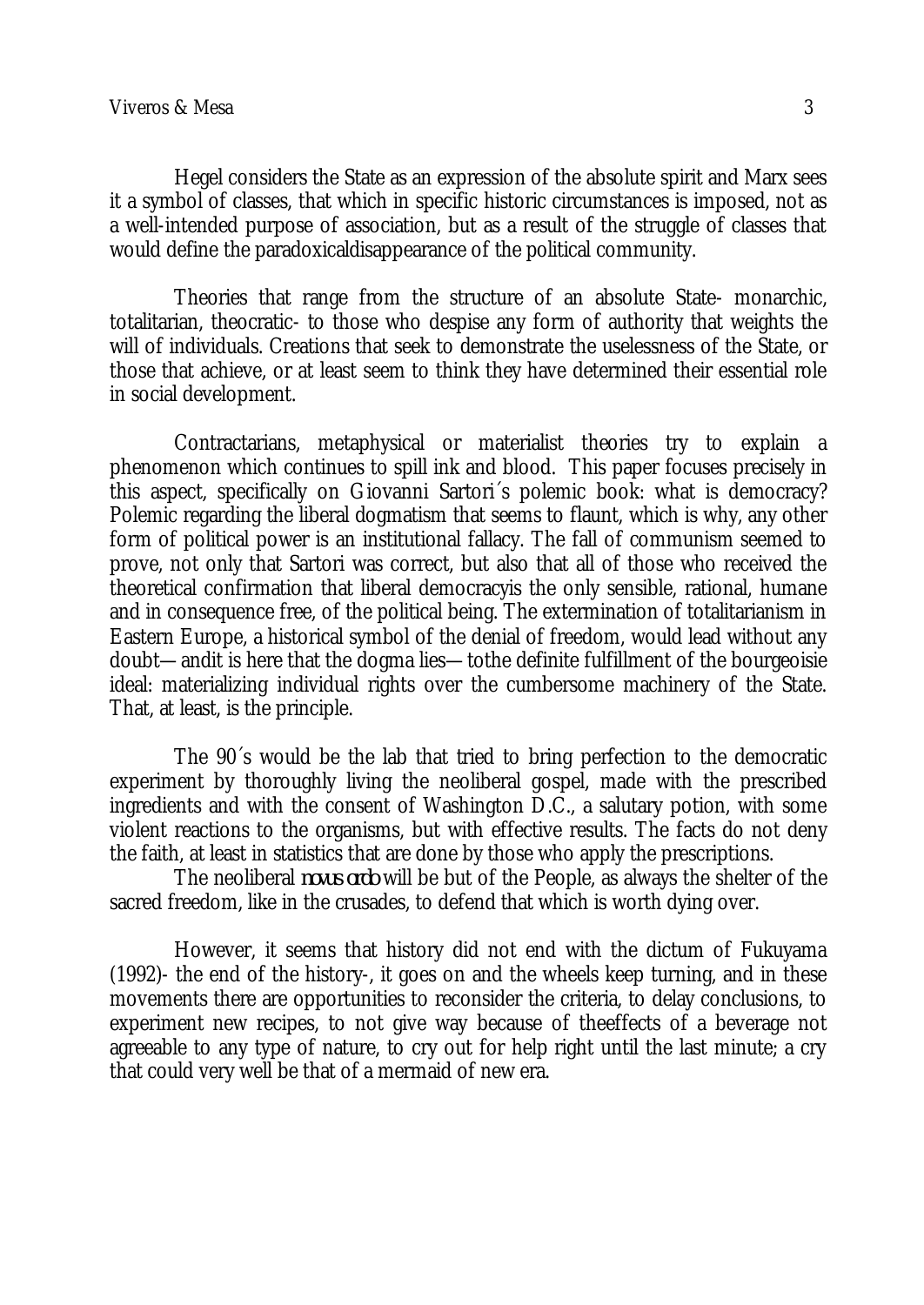### **I. Approaching the concepts of democracy**

The definitions usually have a certain level of imprecision, especially in the quicksand of the human sciences. The consensus in this field is not always convenient, that is why it is sometimes better to speak of a notion. Regarding democracy it is a paradigmatic terrain because it has been the object of countless studies, with conclusions, though important not less ambiguous. The Greek, under the leadership of Aristotle, had a thorough theoretical corpus for that historical moment, which is still a scenario of dispute. The Nichomachean Ethics when discussing the diverse political regimes establishes the framework of types of governments and their specific deviations, and regarding democracy says that:

Timocracy opens the way to democracy, but they both have their limits; actually, timocracy can be a government for the masses, and all those that own real state are equal. Democracy is the lesser evil of the deviations because it deviates but a little from the concept of the republic. (Aristotle, trad. In 1988, p. 341).

And in Politics establishes: "instead of saying that democracy exists when the free exercise sovereignty and calls it oligarchy when it is exercised by the rich (…) There is democracy when the free and poor, being majority, exercise the sovereignty of power" (Aristotle, trans. In 1988, p. 225). In current terms, there is no democracy in our times. If the condition sine qua non which is that the poor govern, the panorama is quite desolate in the world.

Notice that there is distance from what the Greek until now and this form of government, regarding the XXI century, contrary to what Sartori had warned of, it is a matter of years, not content. The electoral processes are worked out through the will of the masses, they are the ones that decide and regardless of their fragile (not academic, mere intuition) conception of what just, correct or of the most effective is, determine who governs. Sartori abominates the so called democracy of ancient times, since it left no field of action for the individual liberty. The public absorbed the life of the people of that time, any liberal would consider this a tragedy of the tyranny:

The meaning of denying that the freedom of ancient times was actually freedom is now clear. If by freedom we are to understand the individual state of independence and security, It was not (…) the formula "all polis" promotes or can promote a democracy with a high communitarian fusion. The formula "all within the State" that would later be "all for the State" is instead that of a totalitarian State. Under the Greek concept we would be perfectly be considered slaves. (Sartori, 1994, p. 145)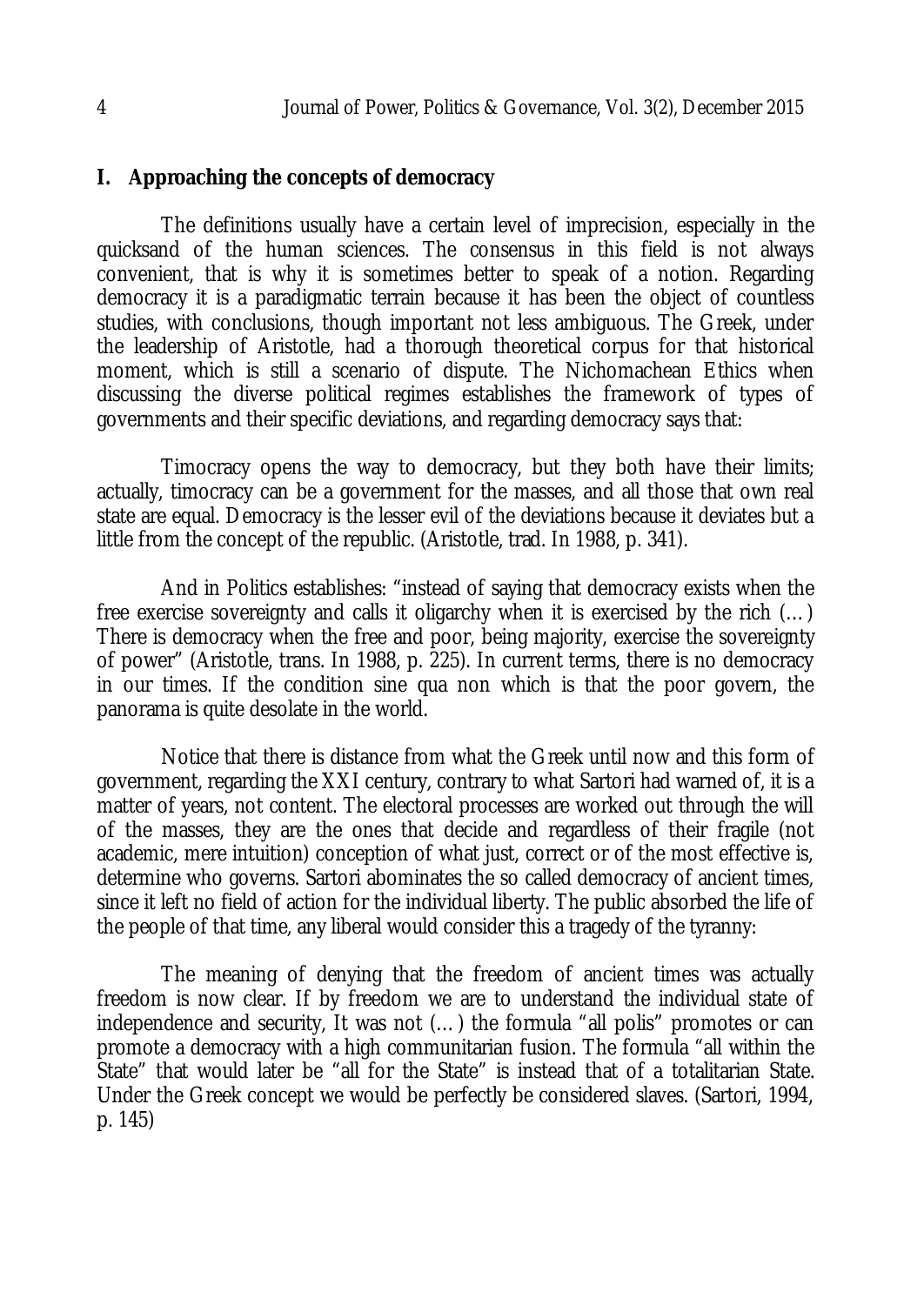In these historical gaps of approximation to the concept of democracy the Middle Ages have little to bring forward, we only have to say that it was a period of darkness, with some flashes of intellectual rebellion in several fields. However, on the State, and specifically on the Republic, it was Machiavelli, famous for his work The Prince, but hardly known for his book "Discourses to the first republic of Tito Livio". In the Prince he offers the necessary recommendation to reach power and to be able to maintain it, desacralizing the State; by taking away from it the entire moral Christian concept and by creating the *virtú* as the capacity the ruler has to show the difficulties in the exercise or to dominate the State. However, in the Discourses there is a genuine supporter of the republic with a democratic component. He praises the Romans for preserving the republic through a skillful combination of aristocracy, monarchy and democracy, and at the same time rescuing it from tyranny by creating institutions that held popular clamor. The Republic, defined itself as belonging to all, covers the collective needs, not those of individuals: this aspect would become inalienable in future projects. Machiavelli´s Discourses is often overlooked, but it is not less transcendental in the history of modern political thinking (Machiavelli, 1980, p. 32).

The end of the Middle Ages brought the light of reason, along the contractarians: Hobbes, Locke, Rousseau, Montesquieu, Sieyes, among others. Hobbes begins the philosophical politics with De Cive, a book that next to this magna work the Leviathan would be considered of a lesser standard, but that would become the fundamental essence in the modern thinking. Even though Hobbes is considered a supporter of absolutism, it is undeniable that his contractarian basis planted the seed for the future democratic model. In the second chapter of De Cive he establishes the characteristics for the contracts which are derived from the natural law as a dictum of reason.

The first natural law is the search for peace and it is achieved through a pact that men agree on. It is a mutual transference of their rights in order to reach a sublime goal: peace as a presupposition of life. In the seventh chapter, there is a dissertation on the three forms of governments that the State can have: democracy, aristocracy and monarchy. Regarding democracy, he defines it as an elected assembly. If he is not a supporter of democracy, for he deems it fragile because many criteria at the moment of making decisions creates schisms that break unions and weaken the State, he does acknowledge it as an option for individuals to conform the State. The English philosopher does not believe in the effectiveness of mixed forms as Machiavelli did, on the contrary he recommends one of the previously mentioned three, as being the most effective, that is monarchy.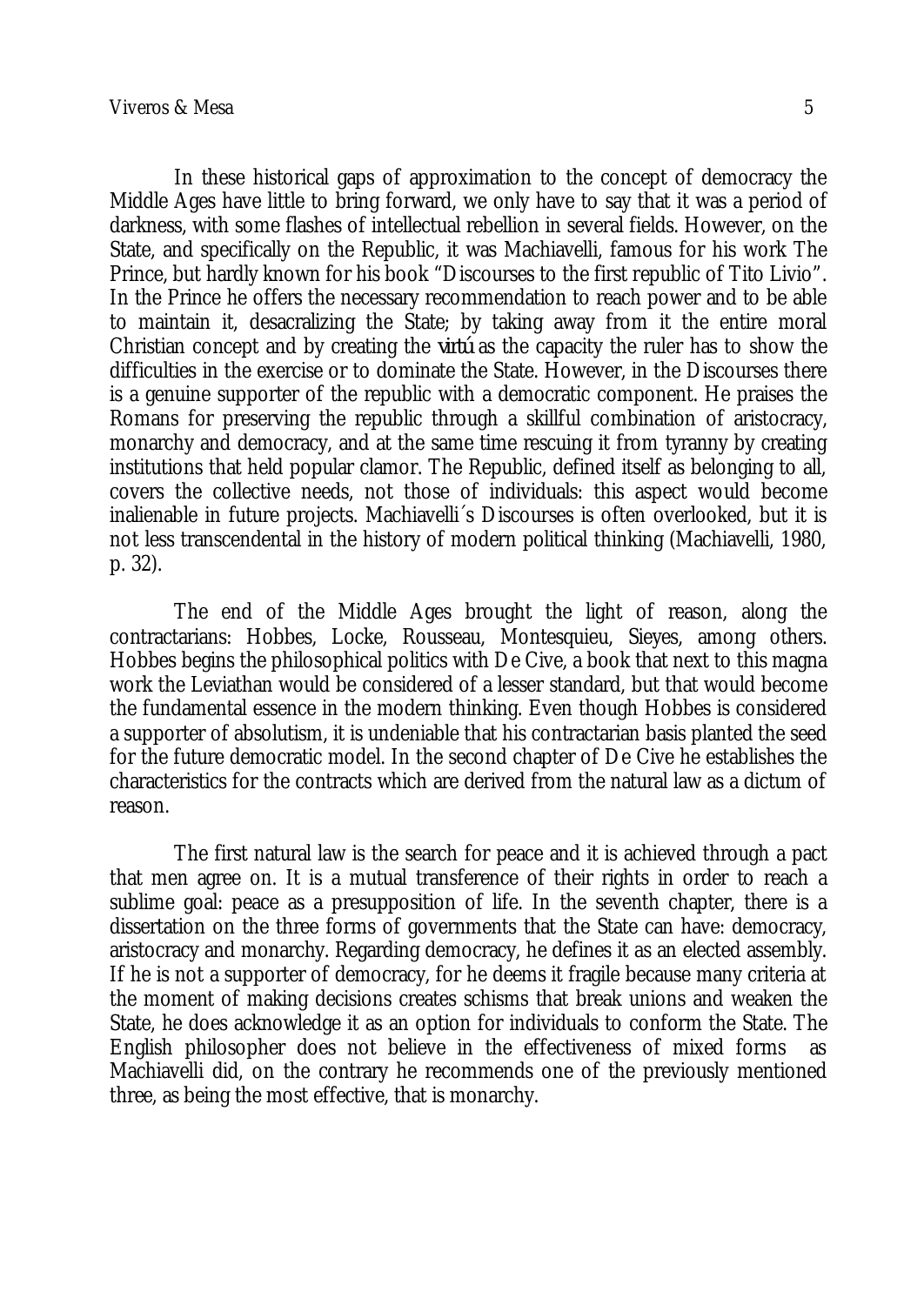John Locke defines the lines of the liberal state in two treatises on civil government. He does not agree with Hobbes regarding the fact that the natural state is awar scenarioand therefore,under the urgent need to overcome it before the chaos that reigns due to the absence of a superior power that can guarantee the natural rights, the State becomes a necessity.

Contrary to any expression of absolutism, there is a general claim for the freedom in all different ways, aside from the divine rights. There is the foundation of freedom over human reason, it guides their acts and that is why Man by creating the state does not renounce their natural rights, the State guarantees freedom, it is not its torturer, therefore it requires a legitimate government only possible under the free will of humanity. In chapter X the second essay on civil government affirms that when majority decides on their destiny, by making and executing laws, we are before a democracy. It is necessary to remember that Locke divides the legislative and executive power, as long as it strives to preserve the nature of the associates: right to life, to real state and freedom, among others. People are, in consequence, the basis of all determination.

In this little book (only in size) Locke tells Chevallier (1985) "I had established the definite way, the basis of liberal democracy, the individualist essence, whose great card was made through the declaration of rights and natural rights, unalienable and imprescriptibly... in the insurrected American colonies, and after in the revolutionary France" (p. 100) A democracy is not possible without the respect of freedom and real state in which decisions are made as a group, especially in the executive power, orienting its actions through the law the legislative branch makes, not their personal will: "wherever law ends, tyranny begins" (Locke, p. 192).

De l´esprit des lois was the most ambitious compendium that has been done until now by the different political regimes. Montesquieu creates a portentous compendium on the theory of the state and on the comparative law. He adds another branch to Locke´s public branches of power the legislative and executive- the judicial. In the book XI (Des lois qui formen la liberté politique, dans on rapport avec la constitution), Montesquieu (1983), widely exposes the idea of freedom. The starting point is in the working use of the term freedom, given the number of definitions, therefore, the meaning is sealed like: its meaning like this: "La liberté est le droit the faire tout ce que les lois permetten" (p 292). And the construction that really establishes the true spirit of freedom is the English one. The law is the technical configuration of the aspirations of man and freedom for the thinkers, rationalists, was no more than their natural condition. A mandate of the State, if in fact represents the aspirations of its people, it must have the privilege way of protecting this value. Freedom is only possible in a moderate government; the author assimilates it to the republic, because: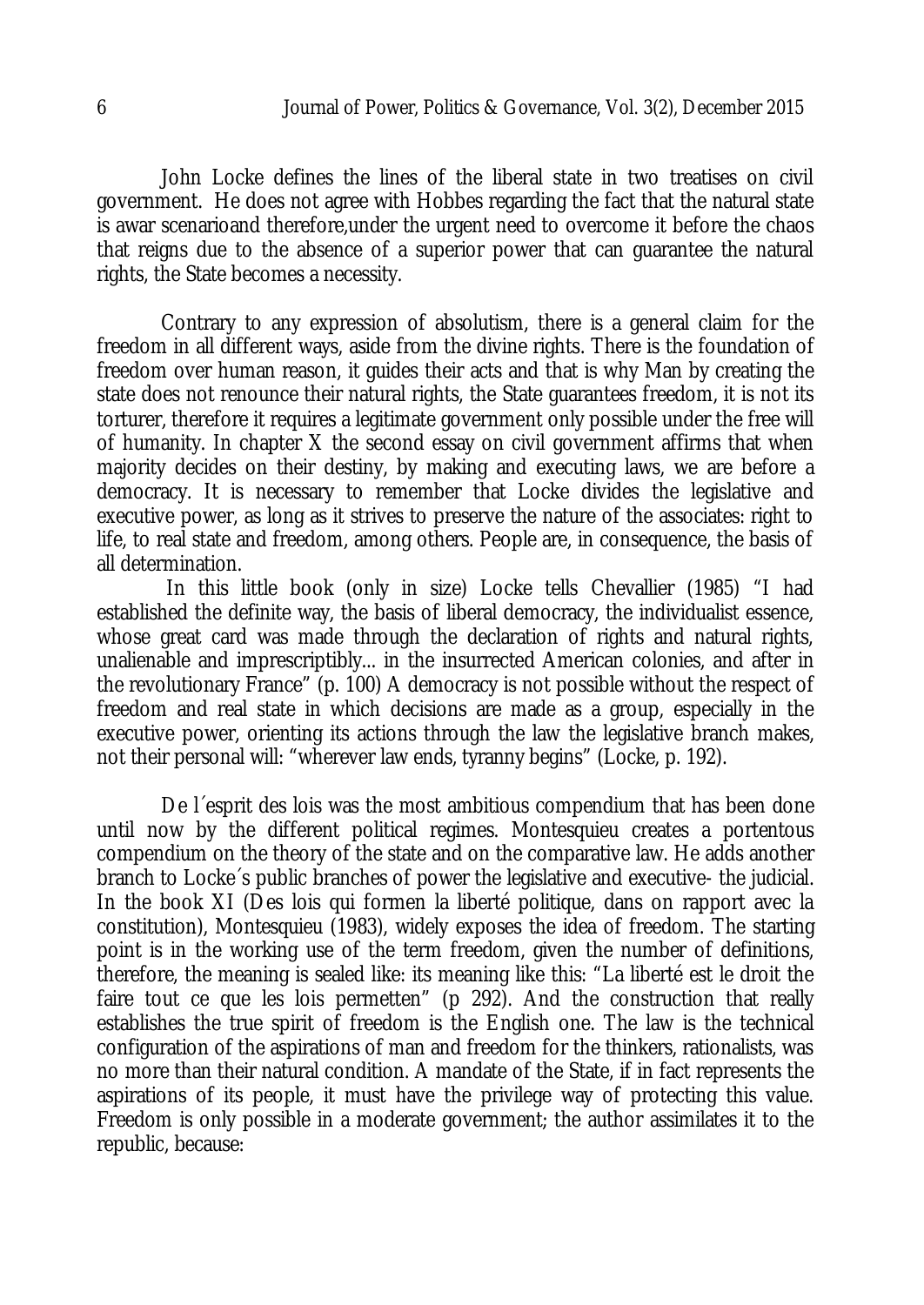"La démocratie el l'aristocratie en sont point des états libre par leur nature. La liberté politique ne se trouve que dans les gouvernementsmodères" (Montesquieu, 1983, p. 293). However, freedom and equality go hand in hand, and then to frugality. In the book V, Montesquieu discerns on laws and the relationship they have with the type of government it has. On legislation in a democracy, he upholds the need to accomplish equality; frugality is necessary, which is proscribing the excesses of the effect of what there is for all:

El ne suffit pas, dans une bonne démocratie, que les portions de terres soient égales; il faut qu'elles soient petites, comme chez les Romains. "A dieu en plaise, disait Curius á ses soldats, qu'un citoyen estime peu de terre, ce qui est suffisant pour nourrir un homme" Comme l'égalité des fortunes entretient la frugalité, la frugalité maintient l'égalité des fortunes. (Montesquieu, 1983, p. 173).

Freedom and liberty based on the law, that is, on the state, and in this case a republic moderates the ambition in the limits established in the norm. In 1762, J.J. Rousseau published his social contract, key to the historic development of liberal democracy, even though, Isaiah Berlin (2003) thought him a traitor of freedom (2003); the Genevan longs the absence of holding to natural life, because man, according to his criteria, is born free. The contract, even if necessary is not less hurtful for man; however, life in society demands it.

La volonté génerale is not a simple sum of individual criteria; these are selfish, they look to their own benefit, since that is the pure expression of man in society: Finding a form of association that defends and protects with common force the person and the wealth of each one, and therefore, joining all does not follow but oneself and remain as free as before (Rousseau, year, p. 86).

Such is the fundamental problem that the social contract (free translation) provides a solution. The general will is a means as well as an end. As a means it pretends to establish forms of governments that guarantee the natural rights; as an end it becomes the selection that is best for man, which is not anything that falls far from reason. Independently of the form of government, the State should provide prosperity and the conservation of its members (Rousseau, year, p, 86). That State in which citizens are multiplied is the best one. There is also the idea that Rousseau does not believe in democracy due to its impossibility, since it "goes against natural order that the major numbers govern and the less are governed" (Rousseau, year, p.68). Regardless of the lack of definition of the author of the contract, regarding naming the most recommendable, the elements of liberal beliefs are present in his work: pact, election, voting, natural rights, division of powers, force of the law, no abuse of power, even for the majority.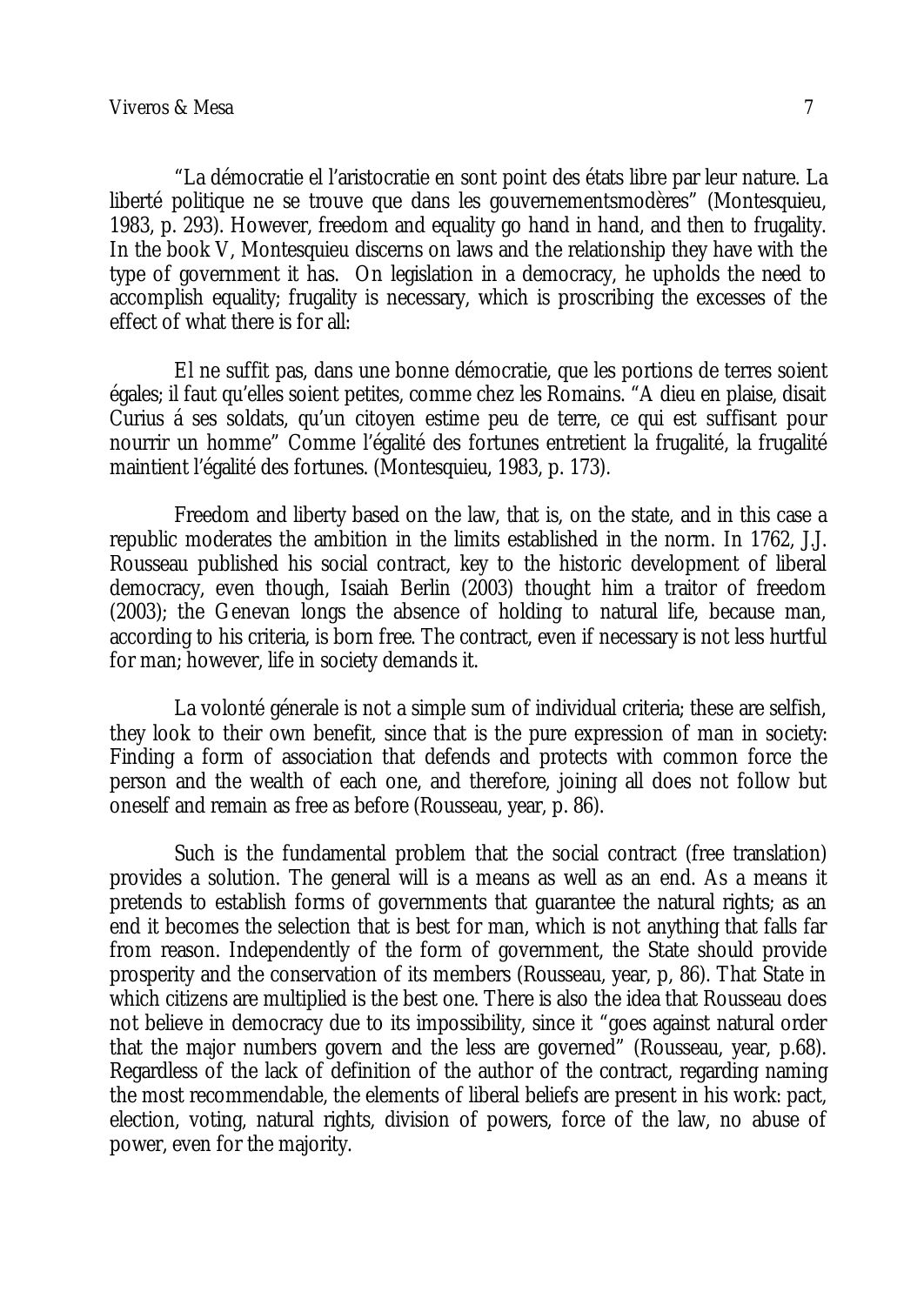All sorts of theories seem to have derived from Rousseau´s work, maybe due to their internal contradictions, but there are elements that do not allow a greater polemic regarding their adscription to the liberating thinking (beyond liberal): equality and freedom. These dimensions are inseparable in any democratic theory.

Emmanuel Seiyes gave birth to a great legacy which was enough to set the prairies on fire: ¿qu´est-ce que le Tiers état? (What is the third State?). He begins with three questions that still break the dreams of those that reflect on the political phenomenon 1. ¿qu´est-ce que le Tiers état? tout.

2. Qu´a-t-il été jusqu´a présent dans l´ordre politique? Rien. 3. Que demandet-il? – Aêtre quelque chose- what is the third state, everything. What has it been until now? Nothing. What does it demand? To be something. And it is a trilogy of questions that the author resolves by assigning the power of decision to the people as a majority. The privileges continue to be anchored to institutions that not only ignore the needs of the plain state, but that constitute an infinitesimal quantity in the general states. In simple terms: they usurp power, for they are less; here the issue of majority has a greater weight. And besides they do not represent the others, the third state, which is a whole nation. Regarding nobility and clergy or even the triple aristocracy according to Sieyés, L´Église, la Robe el l´Épée (Church, army and clergy) oversee their interest and do not reflect the general feelings that are awkward and even on opposite sides of the third state and meant absolutely nothing. It is a double negation: in the quantitative perspective because it denies the rights of the majority, in qualitative terms because it is the majority that produce wealth.

Sieyes determined in the nation a new figure that represented the third state, all in power of action, trying to eradicate the privilege. If he accepted, different to Rousseau, the representation, maintained the criteria of the sovereignty as a prerogative of the plain state. The nation is all and, therefore, it is superior. It is the owner of the destiny, which is not other than power. It is even placed above the constitution. The majority, fundaments democracy, for Sieyes it is the called one to produce the radical change that is needed. The debacle of the ancient regime was under way, the revolution came up as an immense wave that would cover all of Europe and the book of Sieyés, published in 1789 was like music to the environment.

The XIX century, brought important characters to the political environment, many contrary to their contractarian predecessors, even the most notable, for being its heir was Marx. Philosopher from the academy, and empirical economist, his genius gave way to the rupture in the conception of the economy and the social relations, which are still considered valid in the world.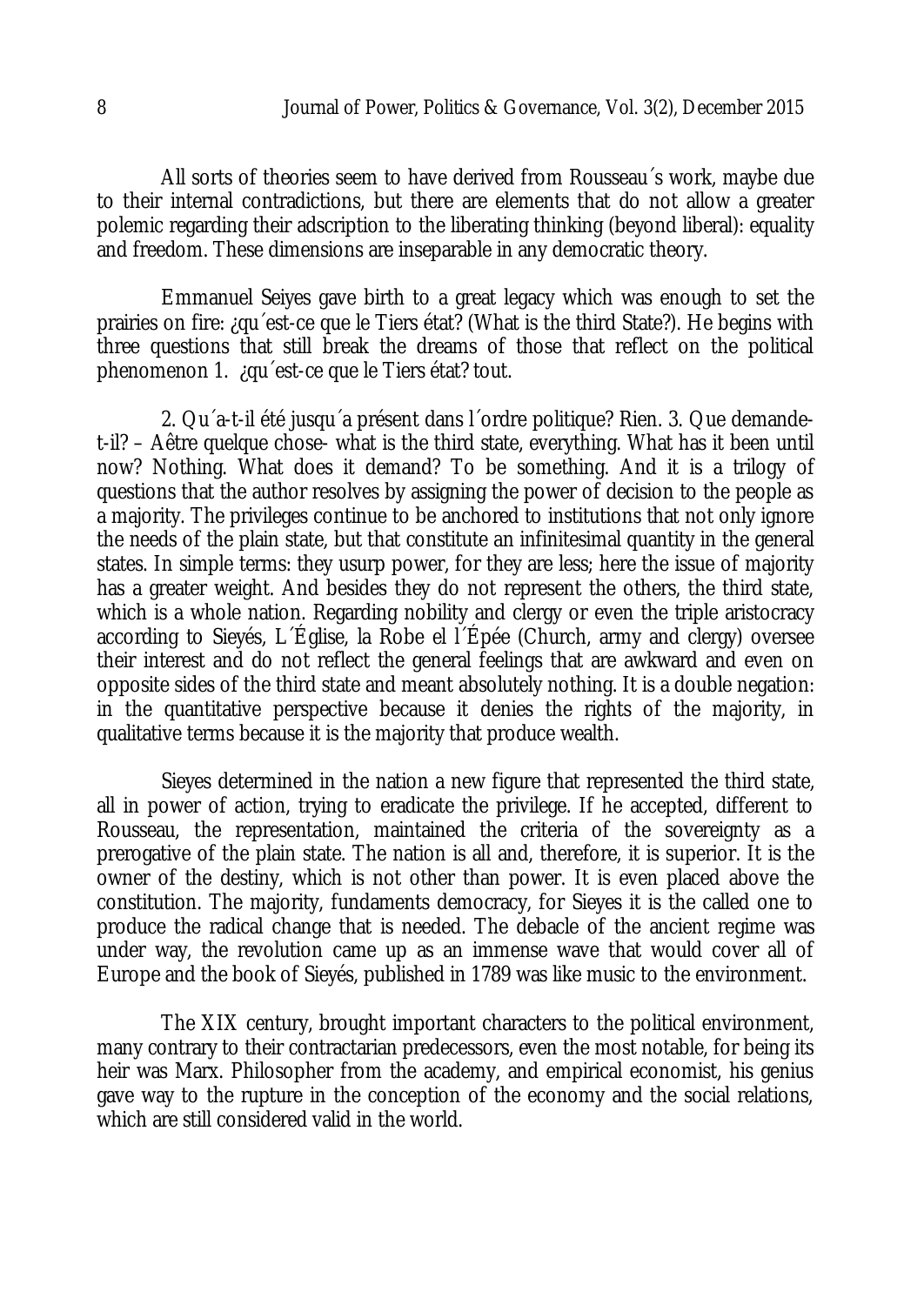The Bourgeois democracy, based on their economy, the capitalism, is not a true democracy but a configuration of interest in class, a minority nonetheless, against what is named as the proletariat, which in reality provides wealth. The State is democratic, not aristocratic, nor monarchic per se, but for a class that holds power, which in any case is not in the hands of the people. Regarding this issue, Engels (1976) says:

The state was born out of the need to stop the antagonisms of the classes and at the same time, it was born in the middle of the conflicts of these classes, which as a general rule that the state belong to the most dominating class, the economically dominant class, that with these resources also becomes politically dominant class acquiring new means of repression and exploitation of the oppressed class….thus, the old State was, above all, the States for slavers to subjugate the slaves, the feudal State was the organ in which the nobility relied to subjugate the peasants and in the modern state the tool that serves capital in order to exploit the hired hand. (p. 346)

The antagonism can be resolved in Hegelian dialectic as a thesis that will be the new class in power, the proletariat. In this groupreside the genuine nature of the liberation and the real democracy of the people, well beyond the pure form of the bourgeois law:

As it is logic, we shall not take upon the work of illustration our illustrious philosophers regarding the "liberation" of "man" that has not taken a step forward, not even if they have dissolved the philosophy, the theology, the substance and all other junk in "self-consciousness", if man has been freed from the domination of theses sentences, to which man has never been submitted,about the real liberation it is only possible in the real world and with real means, that cannot abolish slavery without the vapor machine and mule jenny, that cannot the regime of serfdom without an improved agriculture and in general it cannot free man while the conditions of food, drink, life and clothing cannot be fully assured in enough quantity and quality. The liberation is a historical act, not a mental one and it will conduct historical relations to it, the state, the industry, the commerce and the agriculture. (Marx & Engels, 1976, p. 22-23).

Under this criteria of true democracy based on a concrete problem solution by taking power, it will have a factual expression of the revolutions of the XX century and create a schism of the political thinking that still upholds. John Stuart Miller a liberal of utilitarian tendency (a disciple of Bentham) comes up in the scenery of the political movements with a theory that reduces power of the majority in democracy and increases the power of a certain aristocracy.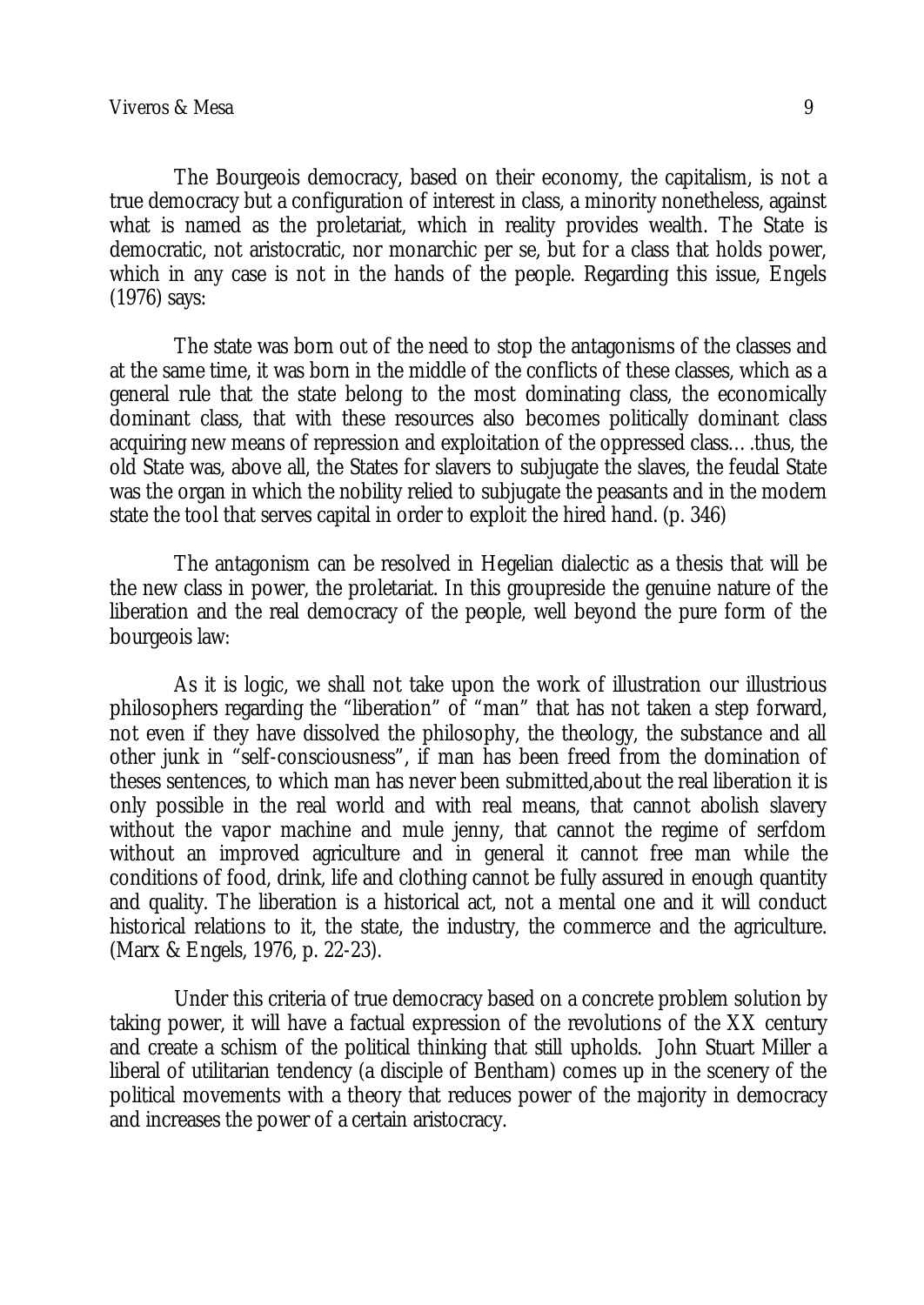That is how his book on representative government points out two dangers that threaten the representative government: the low level of intelligence of their representatives that control the popular opinion and the type of legislation that comes from this context.

He establishes that democracy has two incorrect ideas: on the one side there is something like pure democracy, the government of the people and for the people, with equal representation and from such conception comes the belief that the government of the people with an exclusive representation. The first one is a synonym of citizen equality and the second one is the privileged government of the majority, the one that holds the power of the State due to their numbers even to incur in arbitraries resulting according to Mill in contempt for the minorities.

According to Mill, democracy ends up becoming a government of the masses with prerogatives, in detriment of the minorities. In simple terms, what determines its nature which is the representation of the different ways of conceiving power and society, which transforms into a dictatorship of the masses. There is no less injustice because minorities suffer it. For Mill the concept of the majority is a mentis that does not necessarily express the feelings and purposes of the electors. The minorities ought to be properly represented; on the contrary it is no more than a false democracy. Stuart Mill (1862) assumes the electoral reform proposal presented by Mr. Hare in a text titled "Treatise on the Election of representatives", whose thesis is that of establishing a national representation and not a local one: "the votes would, as a present, be given locally; but any elector would be at liberty to vote for any candidate in whatever part of the country he might offer himself" (p. 140).

It is not the purpose of this quote to detail the proposal that was quite a novelty for its time, but to understand in general terms the dissatisfaction that the liberal system of representation in England created in intellects such as Mill. He did not agree with poser beneficial to the masses *perse*, and even referred to it along the cited text in the "dictatorship of the majority", that is, that the sum of the many does not necessarily lead because of the circumstances to a better government.

The XX century was lavishing in ideas on democracy but on two different sides: the liberal and the socialist. The latter with factual verifications such as the Russian and Chinese Revolutions, the anti-colonialism movements backed by leftist governments, a conflict that went through the last century and it is more vital now than ever. Actually, after the instauration of the Bolshevik Regime (1917) and the German revolution inspired by Rosa Luxemburg that came close to winning, along the post war capitalist system crisis, the model of that state with a baseof Keynesian guidelines was put in place, the private initiative to boost the economy and provide welfare for the population.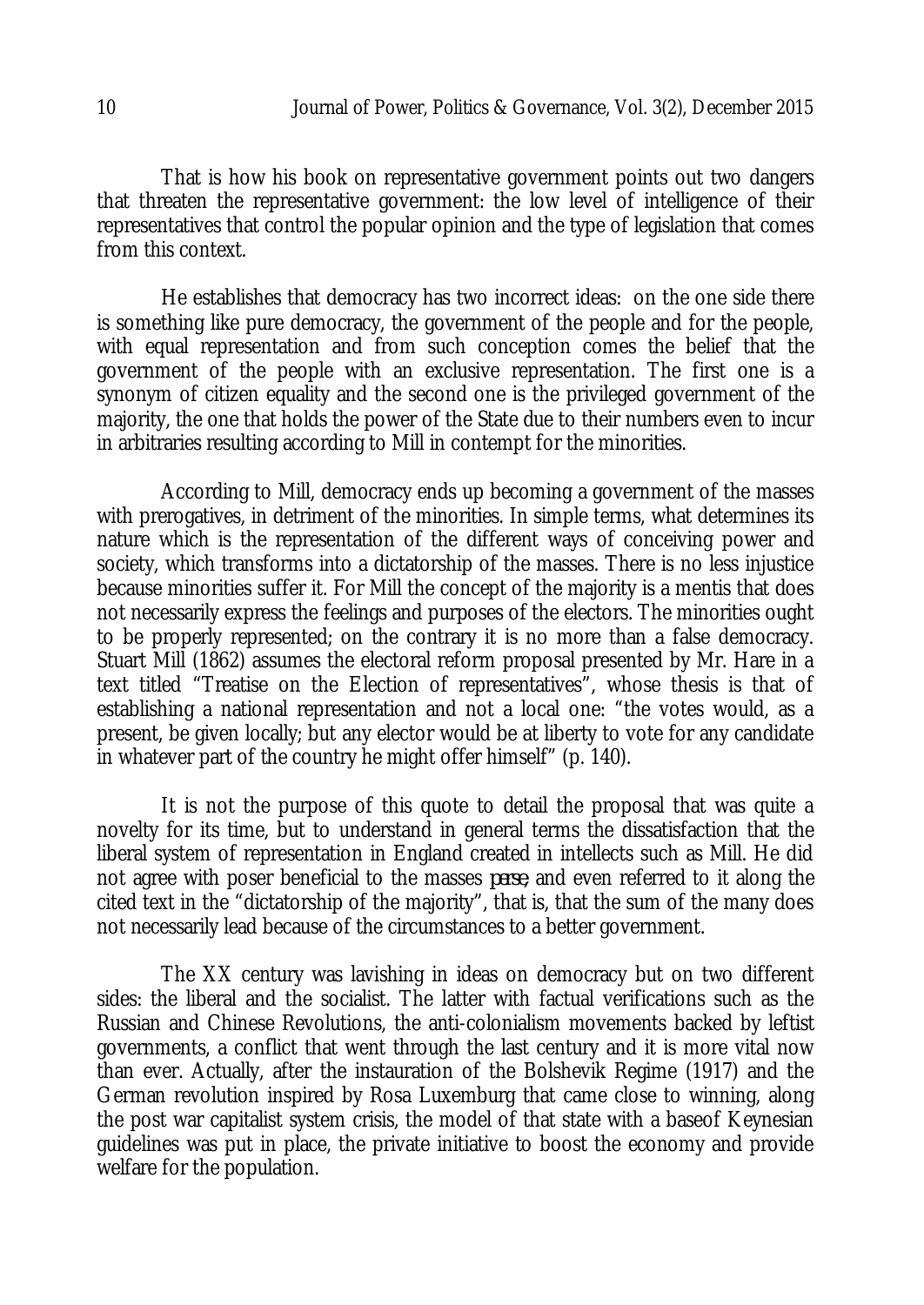A social action was required, that is, the State ought to provide employment, develop infrastructure, and provide loans and unemployment benefits, an effect of moderating with the cyclic recessions of the market.

The United States, under Franklin Delano Roosevelt overcame the 1929 economical crisis with a set of official measures in the framework of the welfare state; a set of policies that came halfway between state and private sector. In Europe, the same thing was done and was accomplished by reducing the revolutionary rush stimulated by the Soviet example.

After the Second World War, the world was split with the rising of two super powers like symbols of opposite ideas. On the one side there was the defense of the liberal market with the determination of the State to correct the faults in it, but always within a liberal individual schemata, and on the other side, the communist system with powerful values such as the Soviet union and the Republic of China, who decided to take up the fight, which was at the very beginning, leaning in favor of the market and therefore of the liberal democracy. Such is the appreciation of Fukuyama and Sartori; which sentenced the end of history, not in terms of the spirit absolutism of the Hegelian State, but set to defeat totalitarianism and the definite triumph of capitalism, in a not very different way, by stating that the liberal is the only democracy there is.

Before them, organic intellectuals such as Friederich Hayek, von Mises, and Milton Friedman among others had already created the theory of the minimum State, of the exclusively individual initiative and the correlative privatization of State infrastructure. Less state and more democracy, seems to be motto of this sector of liberal thinking. Friedman in his works Free to Choose and Capitalism and Freedom, established the guidelines for neoliberalism which was executed in Chile in the 70´s after the coup d´État, under the wise advisory of the Chicago Boys, technocrats trained in the University of Chicago by Milton Friedman, and later sealed in the consensus in Washington, some years later, amid the joy of the capitalist triumph.

Under this theory, the State ought to be a minimal part of the social specter, anything that interferes in the private initiative is cohersion,and tyrannies are usually born in the public sphere. The market works as a dynamo of the economical development and the prosperity of humankind as well. The State is an obstacle, which must be removed.

Two conservative leaders of the 80´s would transform the dream of neoliberals and make it become a reality: Margaret Thatcher in Great Britain and Ronald Reagan in the United States. In the following decade, the dissolution of the Soviet Union, the previous fall of the Berlin Wall (some years prior) and the revolutions in the iron curtain, showed that there was no enemy left to vanquish.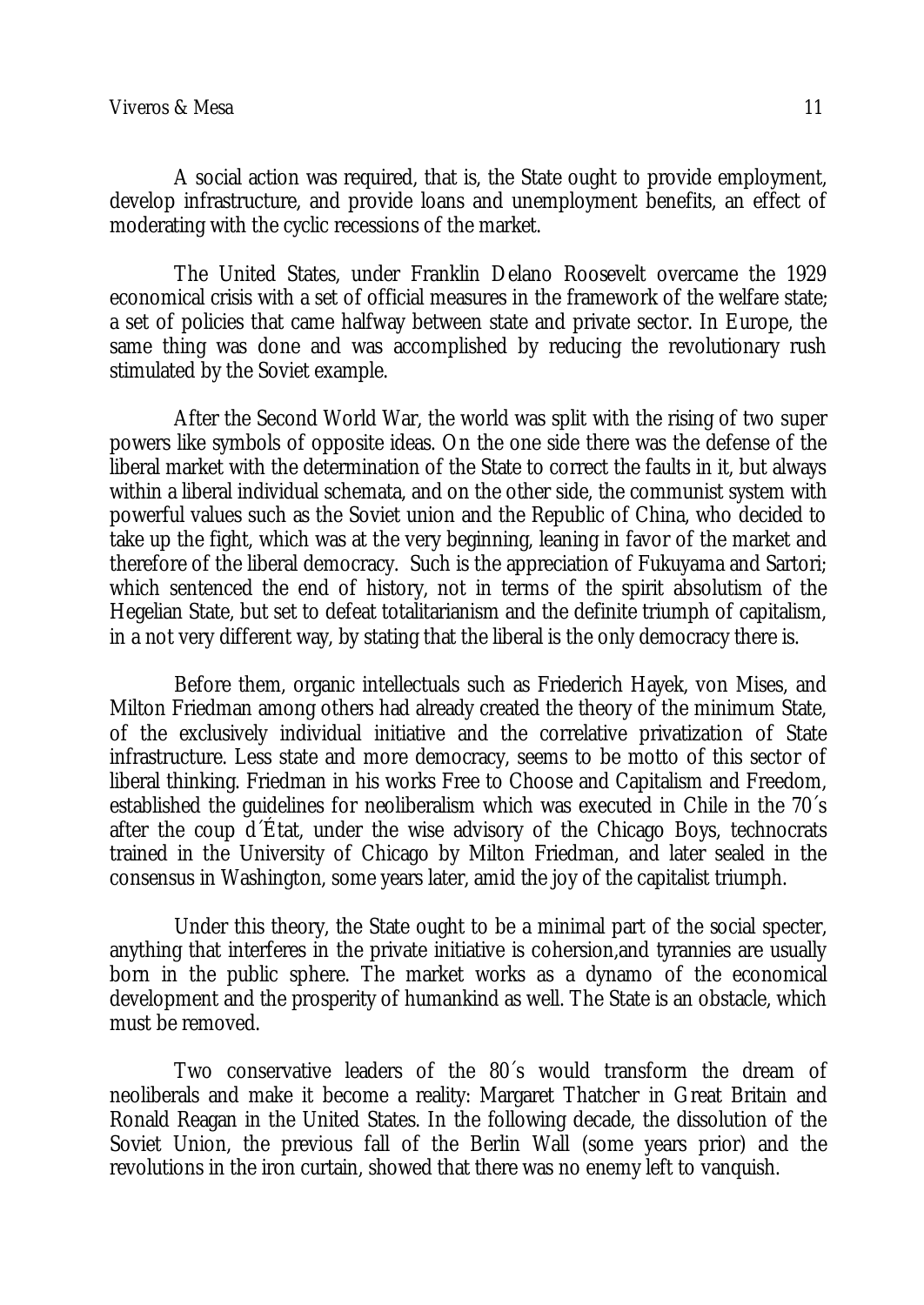Democracy, that which according to Sartori (1994) is expressed in "a free society, not oppressed by a discretional or incontrollable political power, nor dominated by a closed oligarchy or restricted in which the government ¨responds¨ to the governed" (p. 23-24), would triumph.

Nevertheless, and under the social facts, something did not work out well in the market model. It seems that the flaws of liberal democracy are not very far from what others pointed out as socialist ironies: exclusion in decisions, a minority-number of market- with the power of decisions, transformed monopolies with relative speed into the oligopolies, absence of reports of unused fortunes under the conquered freedom, high poverty levels became the new evils of democracy.

#### **III. Democracy model or models**

Alexis de Tocqueville declared his perplexity before the show of the American democracy (United States), and showed it as an example in the western hemisphere. In 1835 he published de la démocratie en Amerique, a description –and a panegyricof the democratic system in that country. In the introduction he expresses that "parmi les objets nouveaux qui, pendant mon séjour aux États-Unis, ont attire mon attention, aucun n´a plus vivement frappe mes regards que l´égalité des conditions." (p. 4). Such statement could be quite valid in the XIX century; the author did not see all or according to Howard Zinn, made a mistake. If there is a statistical analysis for the time, the data that Tocqueville used to affirm the amazement of the singular equality thatgoverned in the United States turned out to be a mistake.

Howard Zinn (1988), in "A People history of the United States" offers this report on the conditions of the population during the third decade of the XIX century: In Philadelphia, 55% of the working class usually lived in a rented a room per family, without healthy conditions, no toilets, no air nor water. The clean water from the Schuykill River was pumped only to the rich class (…) In new York, you could see the poor thrown on the streets and whose only company wasthe trash. There was no sewage system in the ghettos and black waters would leak to the backyards and alleys and even the basements of houses of the poor classes, which resulted in typhoid and typhus in 1842. During the cholera outbreak in 1932, the rich ran away from the city while the poor stayed and died. (p. 218)

And all this without referring to the infamous conditions of the legal slavery that were in place in the paradise of freedom. John Little, a slave of the time (XIX century), cited by Zinn (1988), stated that: They say that slaves are happy, because they laugh and are happy. And other three or four have received 200 lashings a day while chained: even at night we sing and dance and laugh to sound of our own chains. We could have been happy.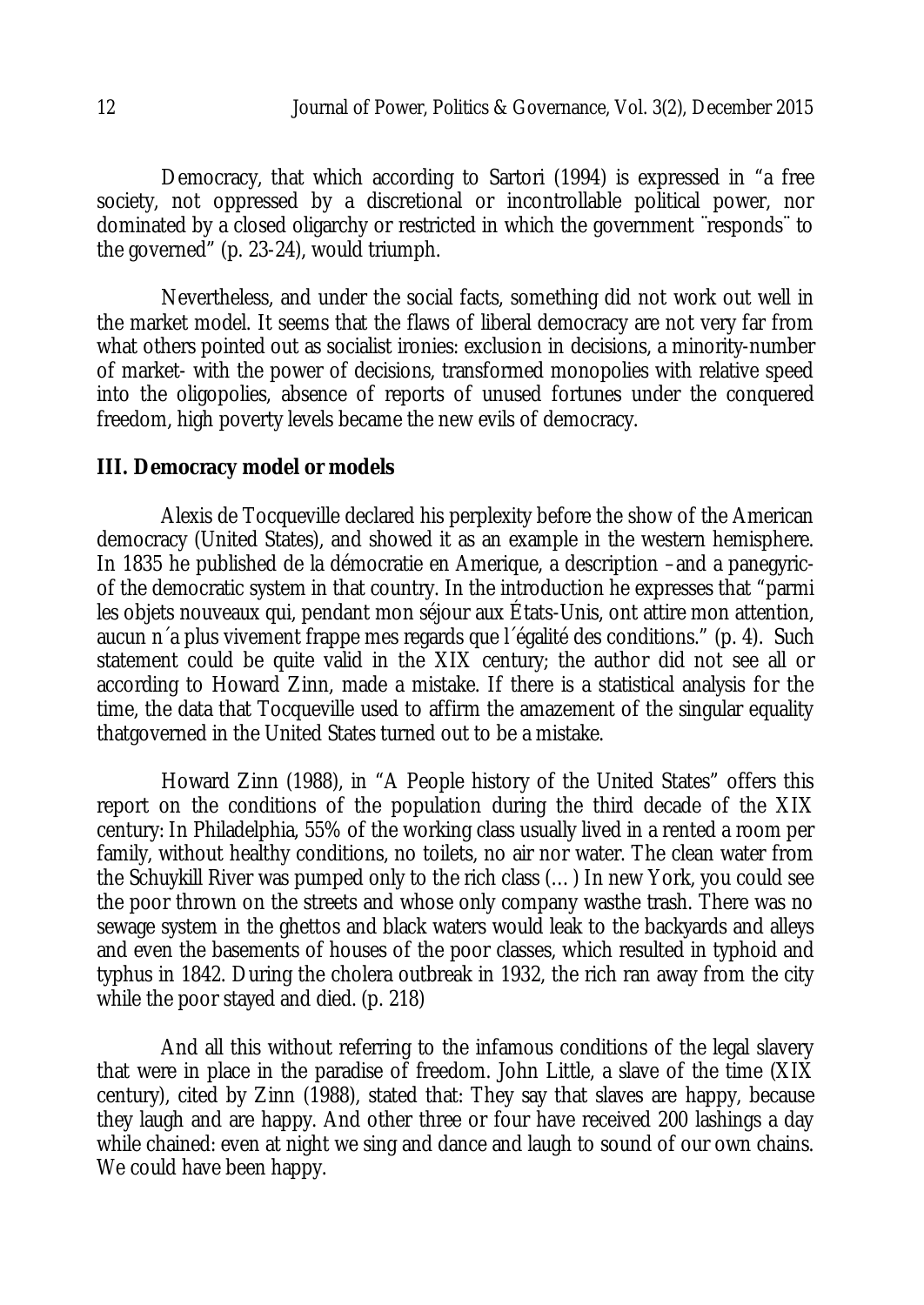We did every possible thing to ignore our condition and not break our hearts; it is not as true as with the gospel we need only look, Should we not have been happy? Today I still do it-dance in my chains (p. 172).

Tocqueville´s positive awe was in many aspects justified, the narration makes his work believable, but the silence before certain horrors brings us to consider the American democracy and incomplete system. Equality and freedom, both faces of the same coin for the French author, were not present, at least for a wide portion of the people, white and black, all living under a common factor: poverty, which is closely related to exclusion.

If political thinking hides the part of reality like in the case of Democracy in America, the literature takes over this task, by displaying a fiction of a world that claims justice. Steinbeck (1996) in The Grapes of Wrath tells about poverty of the 30´s in Oklahoma, after the depression of 1929. A truck transports Tom Joad and his family, all farmers to California, with only the broken down vehicle and the raggedy clothing of the owners. There was no way to survive in their land,and the bank had already executed the mortgage, that is why they went away, with the hope of finding a place in their own county, in which they would not be condemned to eviction.

It is not rhetoric poetry, but the portrait of a society that lived in the nightmare side of the glorified American democracy. Without equality there is no freedom, and therefore, there is no justice, a human aspiration without any political ticket.

The democratic model has versions and they do not always coincide and they can even be on opposite sides. One of them is the liberal democracy, which shows two faces: social democracy and neoliberalism. They share the division of powers, free elections, individual initiatives, free market. However, they are far from the role of the State. The social democracy tried out the Welfare Estate following the 1929 market crash. In other words, the individual gave way to the State with the purpose of moderating the excesses of the market, which is Capitalism. The poverty Steinbeck described was not the result of bad cropping by Tom Joad, but the consequence of an economic system that above all is politicaland that coincides with the freedom as a maximum skill in the art of surviving and conquering, without commiseration.

In the years following the Keynesian trialin the United States, part of Europe started to use the social democratic model and it worked, not only in the sense of providing quality of life and development for the people; but, in eliminating any socialist revolutionary ambition. The other version of democracy is socialism, whichfor a historic moment of the XX century took over a considerable part of the planet.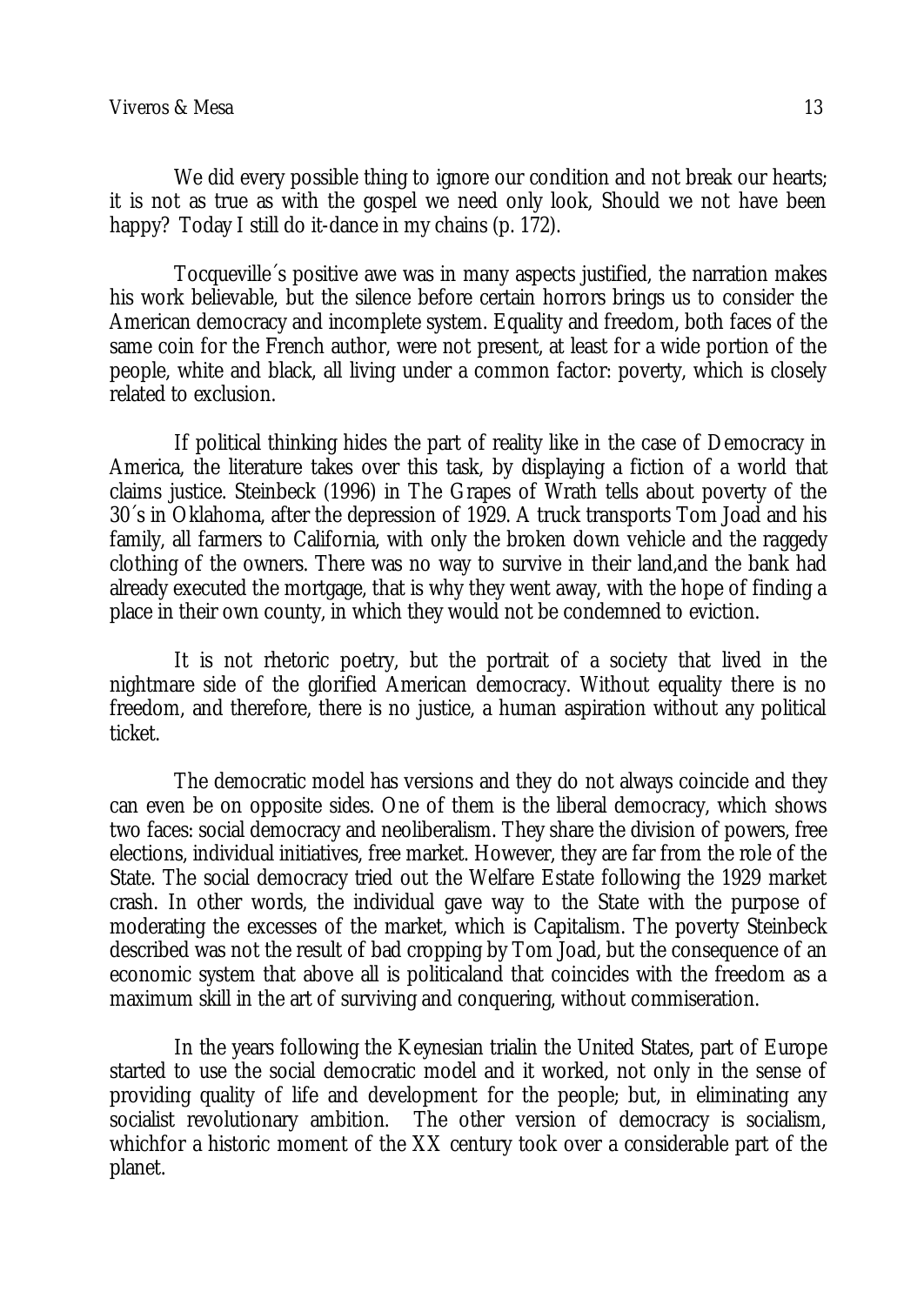The socialist claim the true democracy in their thinking schemata, as they try to show that without the working class in power, the government cannot be considered of the masses and thatin the bourgeois model there is a dominion of minority interests marked by the market flow. General interest is not the main focus in the demo-liberal system, it is the power of money; or in more specific terms, liberalism is not democratic, as long as there is a total dependence on the flow of merchandise, and man is part of it. According to Antonio Garcia (1971) capitalism:

Humanity is not part of the economic formulas as a person of needs but as how much his or her acquisition power is. The salesperson only cares for the client with a hundred pairs of idle shoes, not for the thousands or millions of children without any acquisition power or for those with physical needs that turn into a theoretical value. This is how the person disappears behind objects: by growing smaller behind mountains of things.

The conceptual conflict is quite long and with heavy argumentative artillery. Giovanni Sartori develops a strong defense of the liberal democracy, based on the accomplishments and the correlative failure of other models; such failure that comes from the nature of the models, which are utopist and hope to become a reality. In the IV chapter of his work, What is Democracy? Sartori (1994) writes: "the concept of self-government is easy to define in abstract planes: it is to govern oneself. But the concepts applied to the real world must be well thought out" (p.46). Self government is not possible under the concept the author takes as direct democracy, because of time and extension.

In essence the rule establishes that the intensity of self-government is at maximum level when the extension is at its minimum and diminishes when the extension increases (….) first case: interior self-government (in interiore hominis) or also known as the despot´s self-government. Actually, the intensity is at its maximum level because the extension is zero (….) in the polis self-government was possible, as pointed out by Aristotle, due to the rapid rotation in government positions, since there was the chance to govern and be governed at the same time. (….) third case: the extension of a big city or also, there is not much difference-of a region. Here the intensity of self-government is lowest (Sartori, 1994, p. 146).

The perfectionist believes that it is a model that can be practiced in which the people guide themselves and make their own decisions without any intermediaries. However, perfectionism is the wrong way to understand the ideals, according to Sartori (1994). This takes place in time: Based on the experience of the community of Paris in 1871, Marx proposed a model that he admired for a "government by the people and for the people".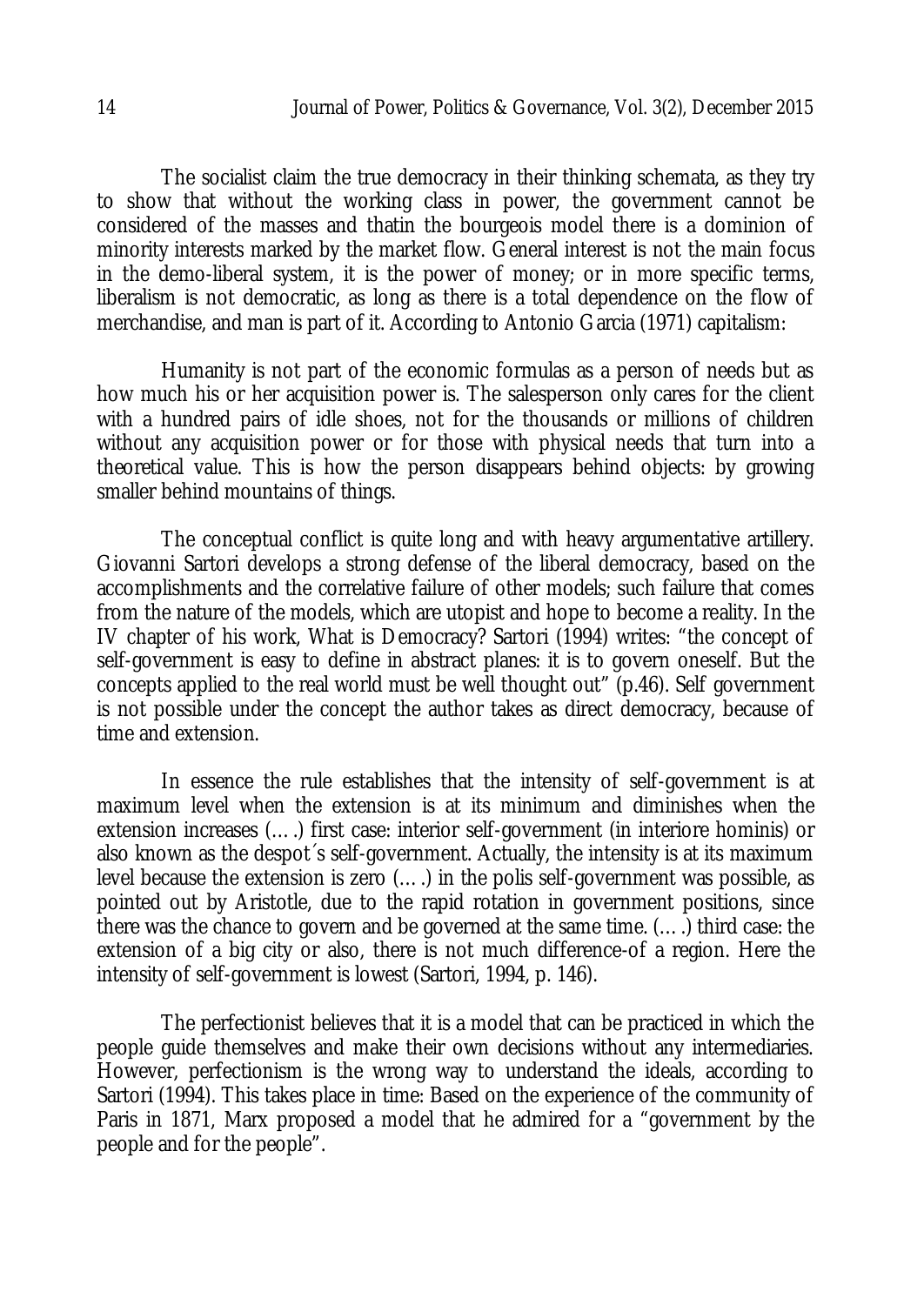In this regard, Marx "made the moment eternal" (the Paris Community lasted exactly two months and ten days) and it totally ignored the problem of length. In Marx the light of a thunder became eternity-at the end of the Hegelian history-as if it were continuous and constantly reproducible. (p. 47).

In conclusion, the model comes up as a necessary concretion of freedom and equality, according to Sartori, it would not turn out to be a reality because of time and space to do so, and that is why history is sought. Believing that democracy can be direct and permanent is a total utopia dressed up as perfectionism.

On the whole Greek experience regarding democracy, he establishes that it was given because of the lack of privacy of the individuals of the time. It is not an issue of time, but of State interference in the intimate sphere of their associates: The formula "all in the polis"promotes or can promote a democracy with a high level of communitarian fusion. The formula "all within the State"that is later explained as "all for the state"is on the other hand the formula for the totalitarian States. In the Greek fashion, we would perfectly be slaves. (Sartori, 1994, p. 146).

Thus, Which model according to Sartori, the one that expresses the genuine virtues of democracy? Can it be liberal democracy, but what type of liberalism? Because in the previous chapter there was a recompilation of the theories on democracy, and important theorists were called upon, and form popular participation in state affairs was the warrantee of equality. Sartori does not agree. Nor does he subscribe the socialist democracy which he considers totalitarianism. It is then, the market democracy, which from Hayeck and Friedman abhors any kind of state interference in private affairs, especially in business management. If the private sector undergoes public control, it is forsaking the most primal and untransferable value of liberal democracy: freedom. Sartori says (1994):

After more than half a century of lacerations, we have once again understood that liberal democracy-the real name of the real thing- it is not only necessary for democrat that wants welfare, equality and social cohesion; but whoalso needs freedom focused on the problems of political serfdom, of State infrastructure and of individual initiative. Democracy without freedom is dead. It is important to say that along with liberal democracy, democracy also dies, whatever one wants to understand and even though we understand (sic) to the point and the way the ancient world did (p.210).

Liberal democracy is redundant, because it is another way to see the phenomenon,it is as naive as is incorrect. Following this way of thinking a simple conclusion can be reached: democracy, more than liberal, given its divergences, is a democracy of markets.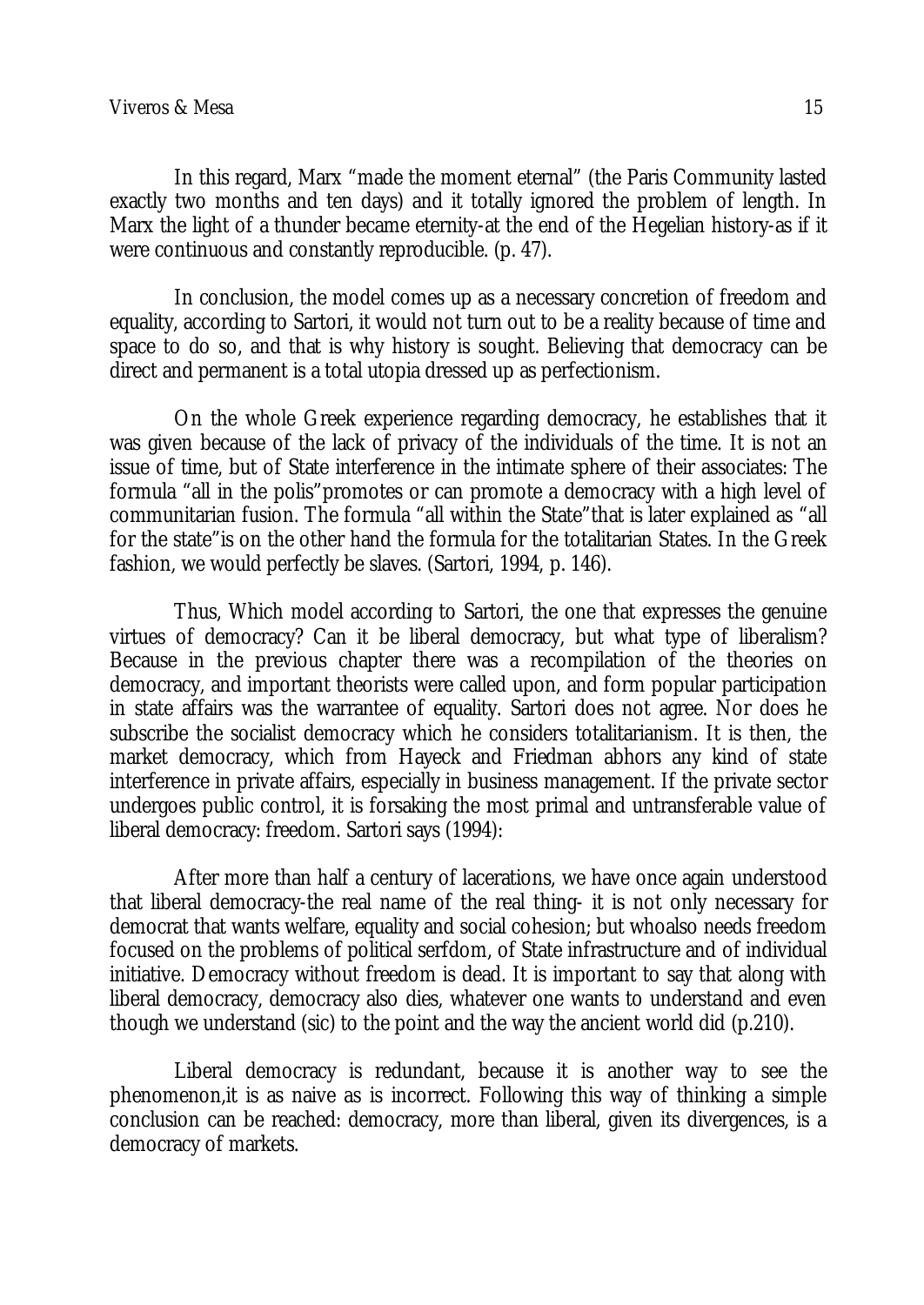If the individual initiative is sacrificed at the altar of the State, with equalitarian purposes, then we are before totalitarianism because the market will never be totalitarian, it is pure and aseptic.

However, if the State, according to Sartori (and the neoliberals), is some sort of toxic for freedom, the market is able to self-regulate because its flaws are strictly the business of the agents that are part of its development. The natural mismatches of the private traffic, its relations cannot be object of State intervention, because that is part of the tyranny of the State. Thus, does the market self-regulate? To be exact, is the market a state within a state? Or in which events would public interference be allowed? Never? Sometimes? And if it is so, who decides? Does the market itself decide?

The book "The silent takeover", Noreena Hertz (2001) describes the following panorama: the lack of corporation self-government (corporations or multinational corporations) but its government, to use a better word the power that they exercise over the States: "politician´s solutions to the collective needs are based on the market.They allow consumerism, the infallible power of the liberal market and the financial monopolies to determine the public agenda" (p. 5) The author asks What is the value of representation, if I will demonstrate our politicians pay more attention to the corporate world than their electors? (Hertz, 2001, p. 5). In other words, Is Sartori correct when he whips the public and elevates the private initiative to a level of holiness, as if it were neutral in the mercantile manifestation? Are we not before the contrary phenomenon of power inversion? Is it not that the State is giving way to the private sector and the democratic representation the most sacred value of the liberal thinking sector is turned into merchandise? Are we not witnessing the death of what has classically held the State power, even if at a minimum level, and in a correlative fashion to the rising of a dictatorship that cannot be grasped, that is indeterminable and therefore hard to oppose because it is spread within the businesses that are establishing democracies throughout the world? Are we not in a phase of survival, as in a natural state, which was overcome in liberal key ideas by embracing the contract?

Professor Francisco Cortés (2007), focusing on exclusion, affirms that:

In the modern political way of thinking, the question of the creation of the State was established in terms of the barbaric or civilized dualism, natural or civil state, war involving all against all or social peace, anarchy or order. The problem with the creation of a political order consisted in how to overcome anarchy, chaos, mess, insecurity, and war into how to subject violence, brutality and barbaric in human relationships to a civilized limit, that is, a limit that allows the free, rational and autonomous development of the human life. (p. 33). For Cortés, the State (2007), is worth as long as it is able to overcome the barbaric in the war that is product of exclusion: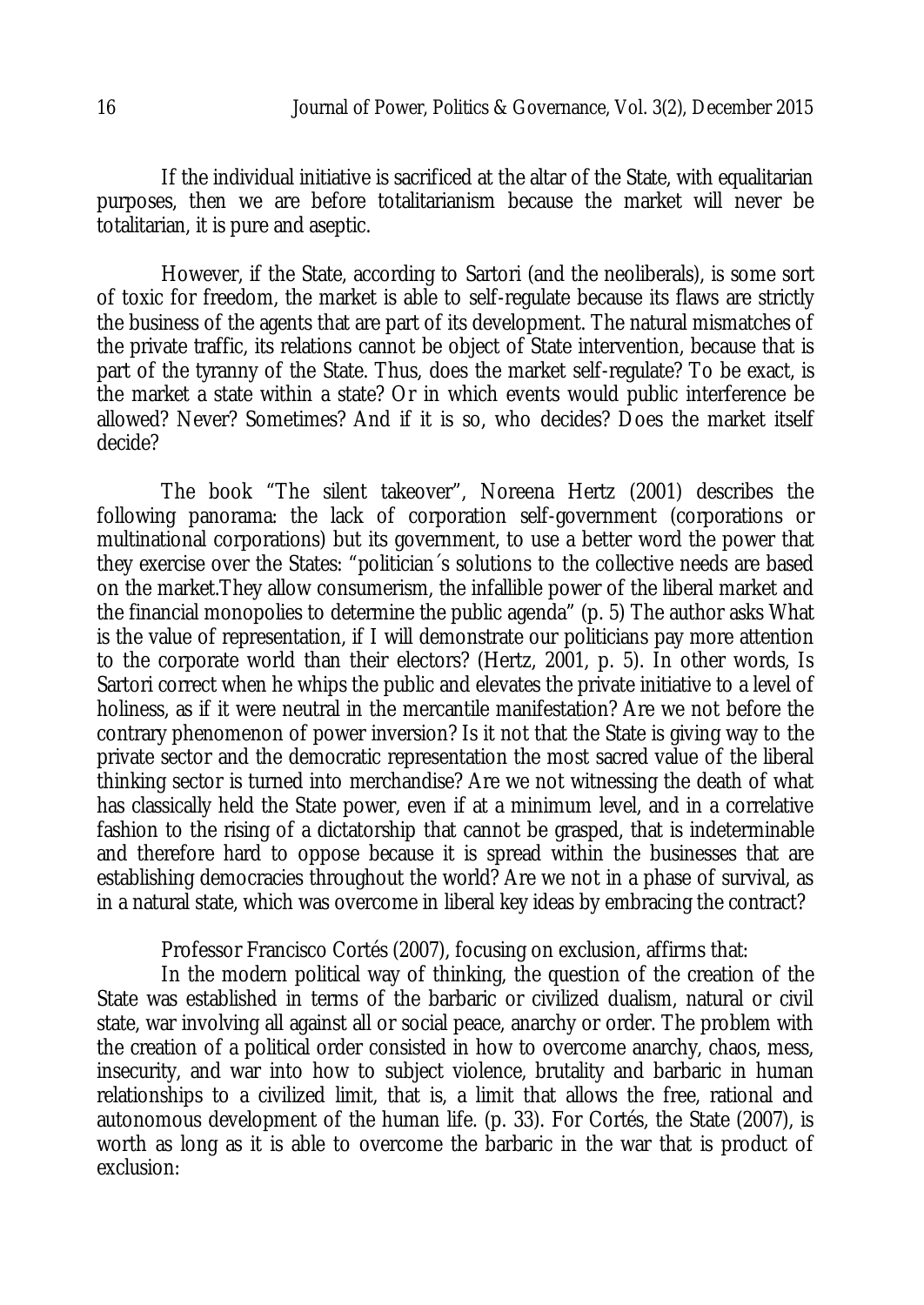We are referring to racial exclusion which is the result of not acknowledging the racial and cultural differences (…) we are referring to an economical exclusion that results in great material inequalities (…) we are finally referring to the political exclusion, as a consequence of economic exclusion: the deficiencies in nourishment, the lack of health, the lack of education, employment and social protection have hindered and hinder the members of the society to be the normal participants of civil and political life. (pp. 34-35). As history has shown us, the market is not inclusive, since it is not representative; it holds no obligations to justice.

Along with market expansion, as a regulator of public policies, gives way to the rise of a more definite power each time, what Jairo Estrada Álvarez (2006) denominates "the triad of design and the implementation of a neoliberal order" (p. 444). Three institutions, the International Chamber of Commerce, International Monetary Fund and the World Bank are responsible for giving instructions regarding the duties of the different governments that are part of this sphere of power, private institutions that do not represent the general interest of the population, but of those who have the passion and the possibility of business. These are not political bodies in the strict sense of the Word, but they decide over the public sector; since they do not have a position of democratic representation, they are beyond a revocation at the polls; that is, they are over and outside of democracy, but they determine its destiny. In this sense, Guillermo O´Donell´s (1995) indication on the materialization of the citizens through participation as an "exercise of political rights that connotes the running of democracy as well as the efficiency of personal warrantees consecrated in liberal tradition"is relevant. (p. 125).

As it is, the discourse of democracy is so wide, complex and controversial that any exclusive and excluding typology goes against the facts. From the Greek demos, to the State acknowledged and guaranteed individual freedoms, designed by the illustrated liberal and the social democracy with State presence to the privatizing neoliberalism there are deep musings. In the specific case of Latin America, the theoretical stances on democracy go on opposite sides. From those who believe with blind faith that overcoming the dictatorships entails a crystallization of the model, or those who assume that this step is an initial transit towards a real rising of the People to power, to those who regard the electoral process as a phenomenon that represents the elite classes. These are roster and style changes, but they are not substantial. Atilio Borón (1995) writes:

Democracy does not live with the extremes; the excessive poverty and its counterpart the ostentation of the plutocracy are incompatible with their effectiveness. If the poor become homeless and the rich become magnates, democracy, at first stops, then it becomes a farce and finally there is "honesty" between economy and politics through a restoration of the dictatorship. (p. 124).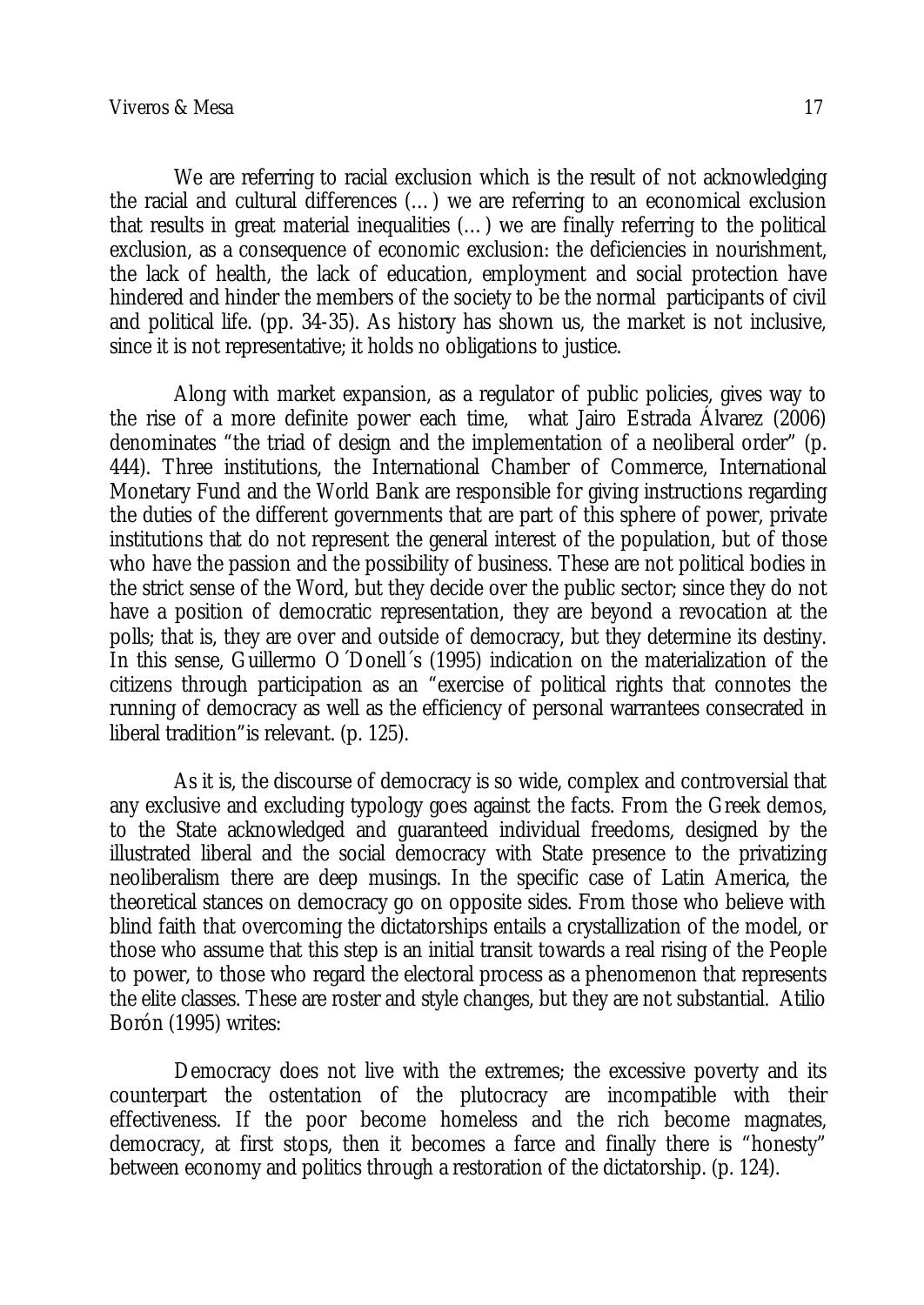The relationship between democracy and liberalism defended by Sartori as indissoluble and unique, Boron (2003) describes it as: That is why the synthesis between liberalism and democracy has had as a characteristic the chronicinstability: it is a volatiles and difficult mixture of antagonist principles of the constitution of political power that is not bound in a unitary and coherent discourse. Such evidence, however, is not enough to dissuade a legion of ideologues that feel empowered to preach the existences of an unbreakable bond between liberalism and democracy. (p. 56).The representation that Sartori points out as an irreplaceable value of the liberal democracy, ends up, due to the circumstance, in a question: who does the market represent? that is, does the State as a product of a free election and aware of the population decide on its behalf? Noreena Hertz (2001) offers an interesting answer:

Quid pro Quo. This level the campaign spending is inherently problematic. The escalating costs of running campaigns and supporting political parties can no longer be met by membership contributions, union funds ( where they are given), or personal donations. Even in countries that provide some degree of direct state funding to political parties, the funds provided by the state are nowhere near enough for today's political extravaganzas"... "So who do politicians turn to, to meet the shortfall? As Grandma would say, the private sector, of course"... "Such funding comes from small elite"... "Of course; corporations are not in the business of giving something for nothing. Money buys action and influence". (p. 8).

The dilemma is: a model of democracy, the liberal one with a pigmy state? Or the one that social democracy defends with aregulating public sector that amends the natural defects of the market? Or a democracy with an encompassing State and regulator of the essential services which distributes national wealth and controls with an iron fist the private initiative? Or why not a model of a regulatingState, without monopolies, nor oligopolies, with an incentive toward community management, in constant development of a responsible citizenship, in which the social issues are not freed to the good capitalist will or the waves of the stock market?

### **Iv. Conclusions**

1. Thomas Jefferson (1966) one of the forefathers of the American Revolution, author of the Declaration of Independence wrote in 1793 in his Cabinet Opinion: I consider the people who constitute a society or nation as the source of all authority in that nation; as free to transact their common concerns by any agents they think proper; to change these agents individually or the organization of them in form or function whenever they please; that all the acts done by these agents under the authority of the nation are the acts of the nation, are obligatory on them and endure to their use, and can in no wise be annulled or affected by any change in the form of the government, or the persons administering it. (p. 110).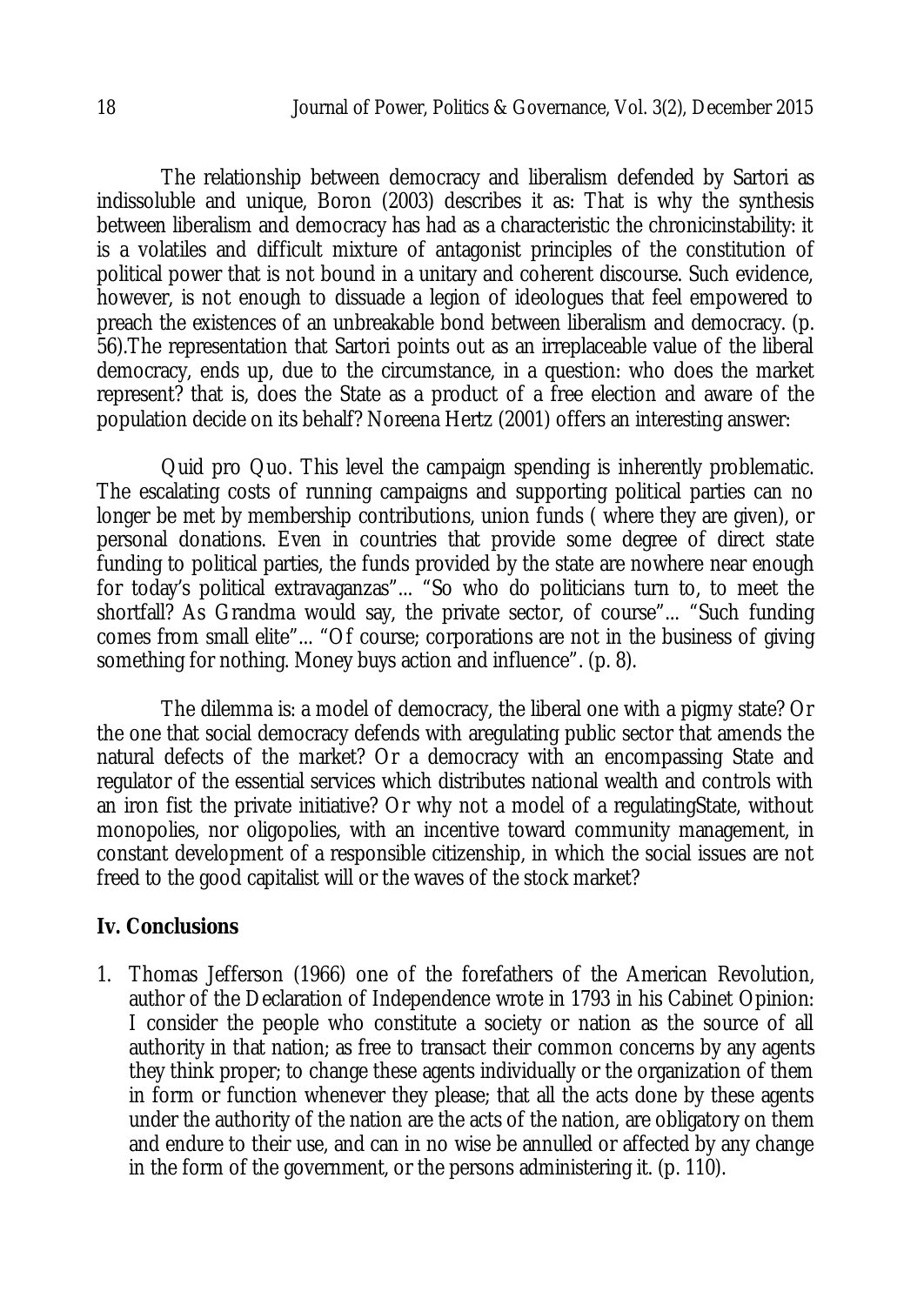2. The power of the people, in the people and for the people founded the most solid western liberal democracy of the last two centuries, which is what has always been considered, even if the liberty and equality paradigm has been more rhetoric than reality. "The goal of the imperial grand strategy is to prevent any challenge to the power, position and prestige of the United States" (Chomsky, 2003, p. 14), words of the well known liberal Dean Acheson, in 1963, cited by Noam Chomsky in his book Hegemony or Survival. In the first years of the present century the United States has renewed its imperial calling, after the September 11th attacks, by privileging its security interests over any other principle, especially those that inspired the Philadelphia Constitution, security over equality and freedom.

Democracy is not a strategy, it is a model of civilized coexistence and it is not private of a specific ideology, but a constant, collective effort, in permanent elaboration, that is incomplete.

Assuming as Sartori does the ownership of the invention of the liberal thinking and excluding any other option based on the historic experience that was seen, it is not only contradictory, but it denies in multiple situations the postulates of the liberal model, evidence of the sectarism form which certain proclamations are made and some academies and intellectuals based their thoughts and writings.

3. To the excluding voices of the popular and citizen action in which there is a reflective system that turns into real and concrete events, a way of thinking that is the everyday practice of civility in which the human dimension does is not reduced to the value of a miscellaneous merchandise. A political model that is not limited to the scrutiny of the electoral events of counting votes and continuing the ignorance of class power, but to create cultivated spirits that are able to transform a sad and excluding world. According to Amartya Senn (2000):

The relation between individual freedom and social development goes beyond the constitutional connection, no matter how important it is. Which can reach individuals positively depends on the economic opportunities, the political freedoms, the social strengths and the possibilities they bring in terms of health, elementary education and the promotion of initiatives. The institutional mechanisms to profit from these opportunities also depend on the exercise of individual freedoms, through the freedom to participate in social decisions and the elaborations of the public decisions that promote the progress of these opportunities.

# **Bibliography**

ARISTOTELES (1998). *Ética Nicomáquea*, editorial Gredos, Madrid ARISTOTELES(1998) *Política,* Editorial Gredos, Madrid BERLIN, Isaiah. *Fredom and its betrayal,*www.bookfind.org